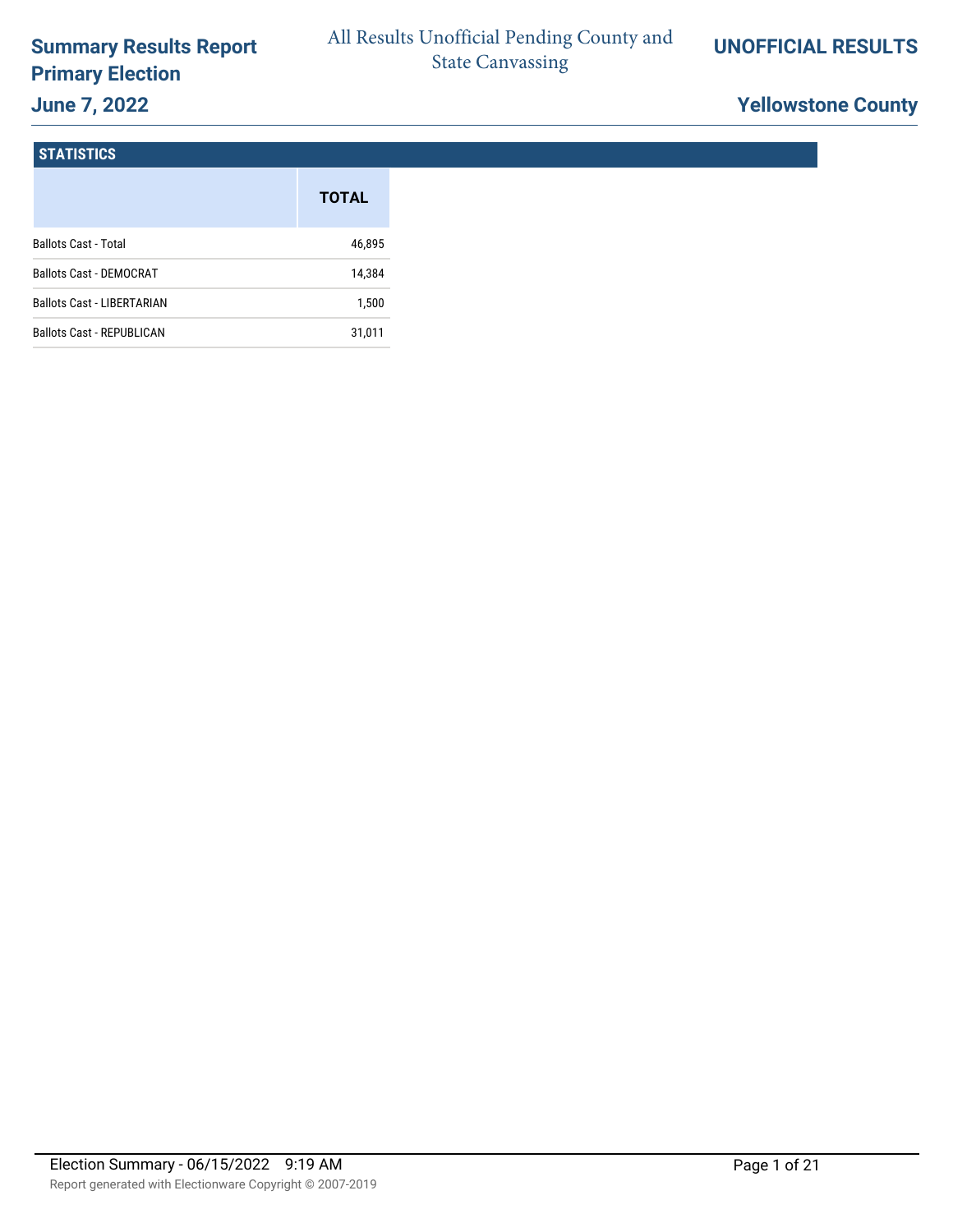#### **DEM US REP 2ND DST**

Vote For 1

|                         | <b>TOTAL</b> | VOTE %  |
|-------------------------|--------------|---------|
| PENNY RONNING           | 9,167        | 68.37%  |
| <b>MARK SWEENEY</b>     | 2,032        | 15.16%  |
| <b>SKYLAR WILLIAMS</b>  | 2,045        | 15.25%  |
| Write-In Totals         | 164          | 1.22%   |
| <b>Total Votes Cast</b> | 13,408       | 100.00% |

#### **DEM STATE SENATOR DST 20**

Vote For 1

|                         | <b>TOTAL</b> | VOTE %  |  |
|-------------------------|--------------|---------|--|
| Write-In Totals         | 23           | 100.00% |  |
| <b>Total Votes Cast</b> | 23           | 100.00% |  |

#### **DEM STATE SENATOR DST 22**

Vote For 1

|                         | <b>TOTAL</b> | VOTE %  |  |
|-------------------------|--------------|---------|--|
| <b>TERRY DENNIS</b>     | 1,376        | 99.35%  |  |
| Write-In Totals         | g            | 0.65%   |  |
| <b>Total Votes Cast</b> | 1,385        | 100.00% |  |

### **DEM STATE SENATOR DST 24**

|                         | <b>TOTAL</b> | VOTE %  |
|-------------------------|--------------|---------|
| <b>KATHY KELKER</b>     | 2,243        | 99.73%  |
| <b>Write-In Totals</b>  | 6            | 0.27%   |
| <b>Total Votes Cast</b> | 2,249        | 100.00% |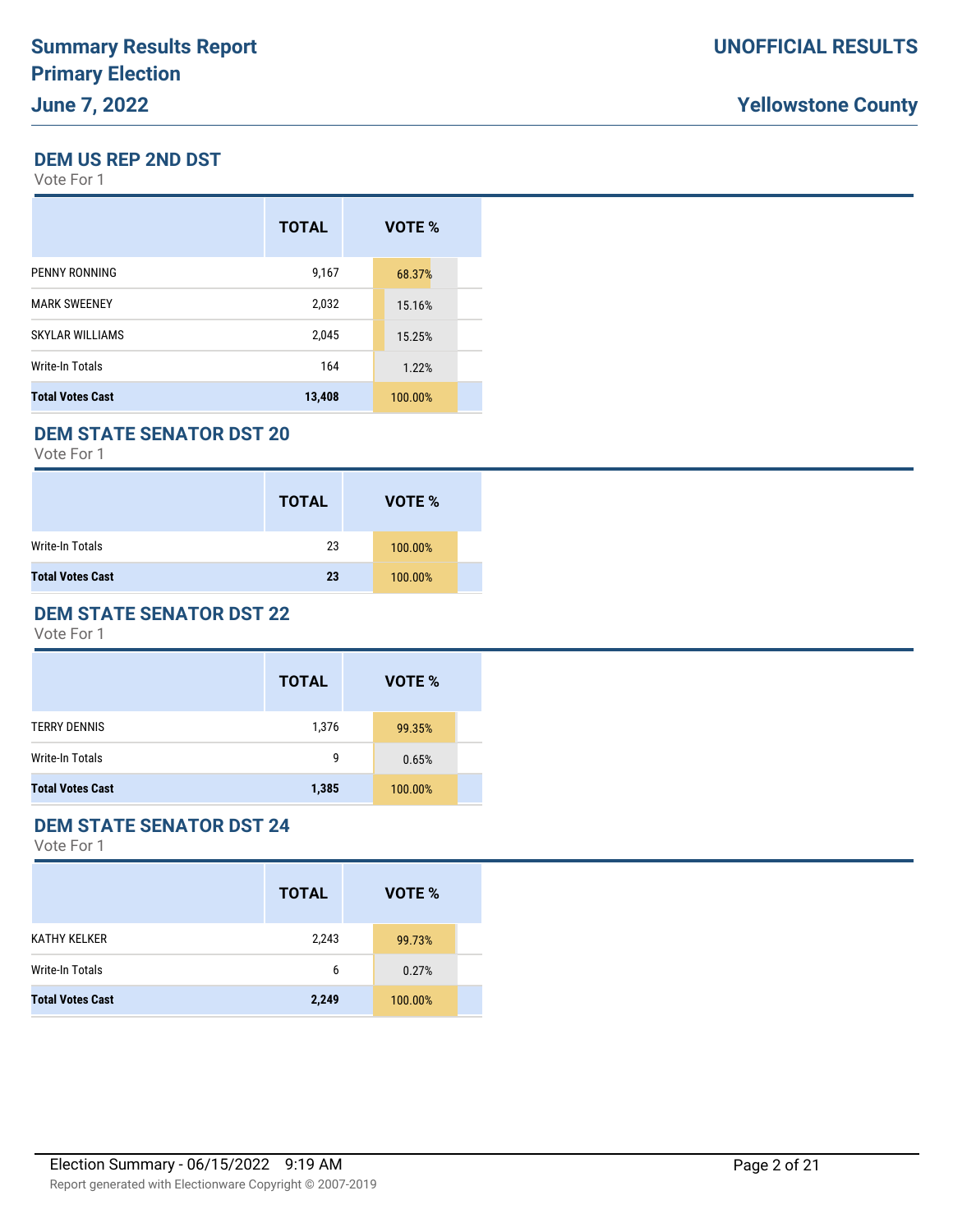**DEM STATE SENATOR DST 27**

| Vote For 1 |  |
|------------|--|
|------------|--|

|                         | <b>TOTAL</b> | VOTE %  |  |
|-------------------------|--------------|---------|--|
| Write-In Totals         | 82           | 100.00% |  |
| <b>Total Votes Cast</b> | 82           | 100.00% |  |

### **DEM STATE REP DST 39**

Vote For 1

|                         | <b>TOTAL</b> | VOTE %  |  |
|-------------------------|--------------|---------|--|
| Write-In Totals         | 11           | 100.00% |  |
| <b>Total Votes Cast</b> | 11           | 100.00% |  |

#### **DEM STATE REP DST 40**

Vote For 1

|                         | <b>TOTAL</b> | VOTE %  |  |
|-------------------------|--------------|---------|--|
| Write-In Totals         | g            | 100.00% |  |
| <b>Total Votes Cast</b> | 9            | 100.00% |  |

### **DEM STATE REP DST 42**

Vote For 1

|                               | <b>TOTAL</b> | VOTE %  |  |
|-------------------------------|--------------|---------|--|
| <b>SHARON STEWART PEREGOY</b> | 38           | 100.00% |  |
| Write-In Totals               | 0            | 0.00%   |  |
| <b>Total Votes Cast</b>       | 38           | 100.00% |  |

#### **DEM STATE REP DST 43**

|                         | <b>TOTAL</b> | VOTE %  |  |
|-------------------------|--------------|---------|--|
| Write-In Totals         | 47           | 100.00% |  |
| <b>Total Votes Cast</b> | 47           | 100.00% |  |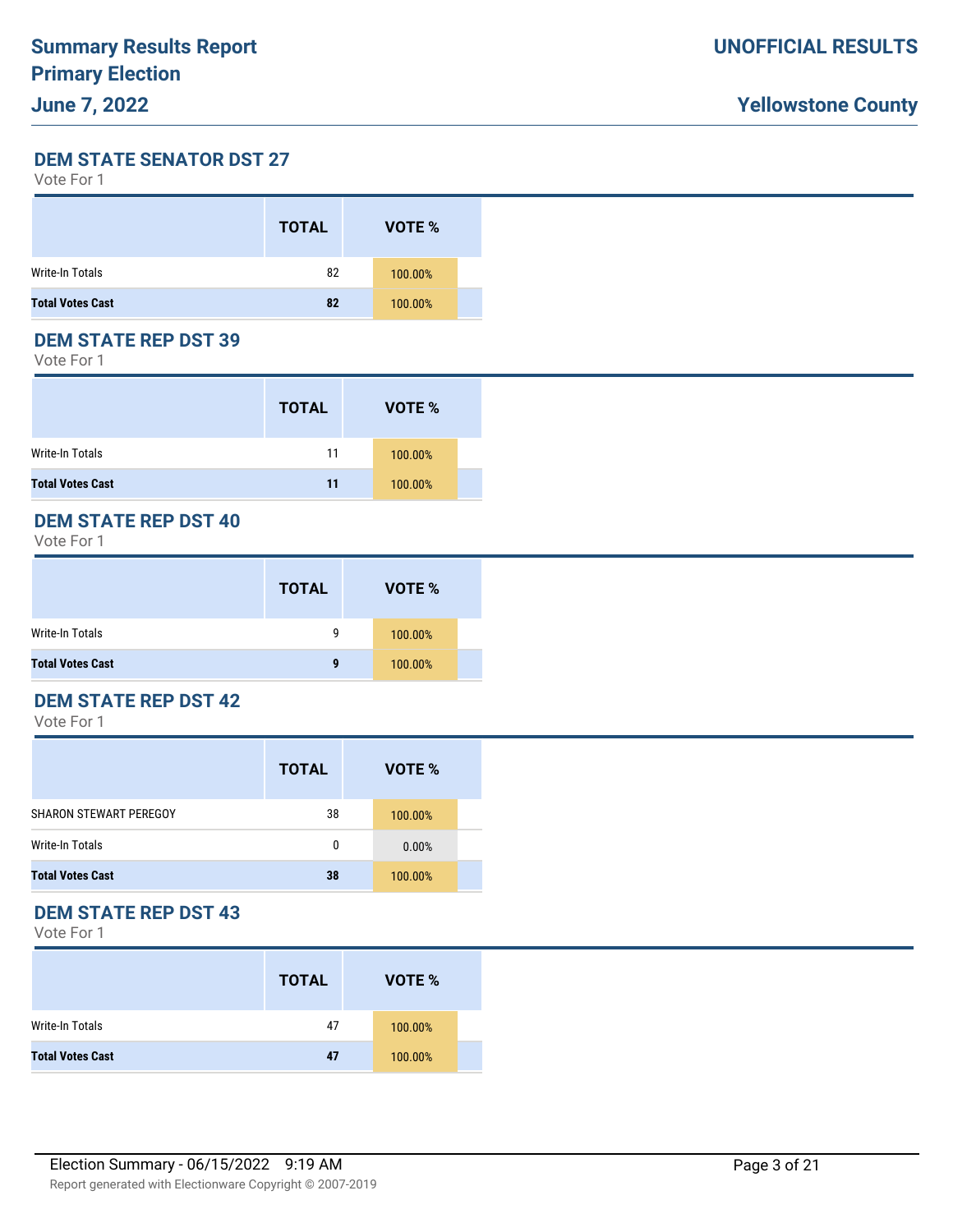#### **DEM STATE REP DST 44**

Vote For 1

|                         | <b>TOTAL</b> | VOTE %  |
|-------------------------|--------------|---------|
| <b>MELISSA SMITH</b>    | 773          | 99.10%  |
| Write-In Totals         | 7            | 0.90%   |
| <b>Total Votes Cast</b> | 780          | 100.00% |

#### **DEM STATE REP DST 45**

Vote For 1

|                         | <b>TOTAL</b> | VOTE %  |  |
|-------------------------|--------------|---------|--|
| Write-In Totals         | 42           | 100.00% |  |
| <b>Total Votes Cast</b> | 42           | 100.00% |  |

#### **DEM STATE REP DST 46**

Vote For 1

|                         | <b>TOTAL</b> | VOTE %  |
|-------------------------|--------------|---------|
| TIM WARBURTON           | 1,031        | 99.13%  |
| Write-In Totals         | 9            | 0.87%   |
| <b>Total Votes Cast</b> | 1,040        | 100.00% |

### **DEM STATE REP DST 47**

|                         | <b>TOTAL</b> | VOTE %  |
|-------------------------|--------------|---------|
| <b>DENISE BAUM</b>      | 989          | 100.00% |
| Write-In Totals         | 0            | 0.00%   |
| <b>Total Votes Cast</b> | 989          | 100.00% |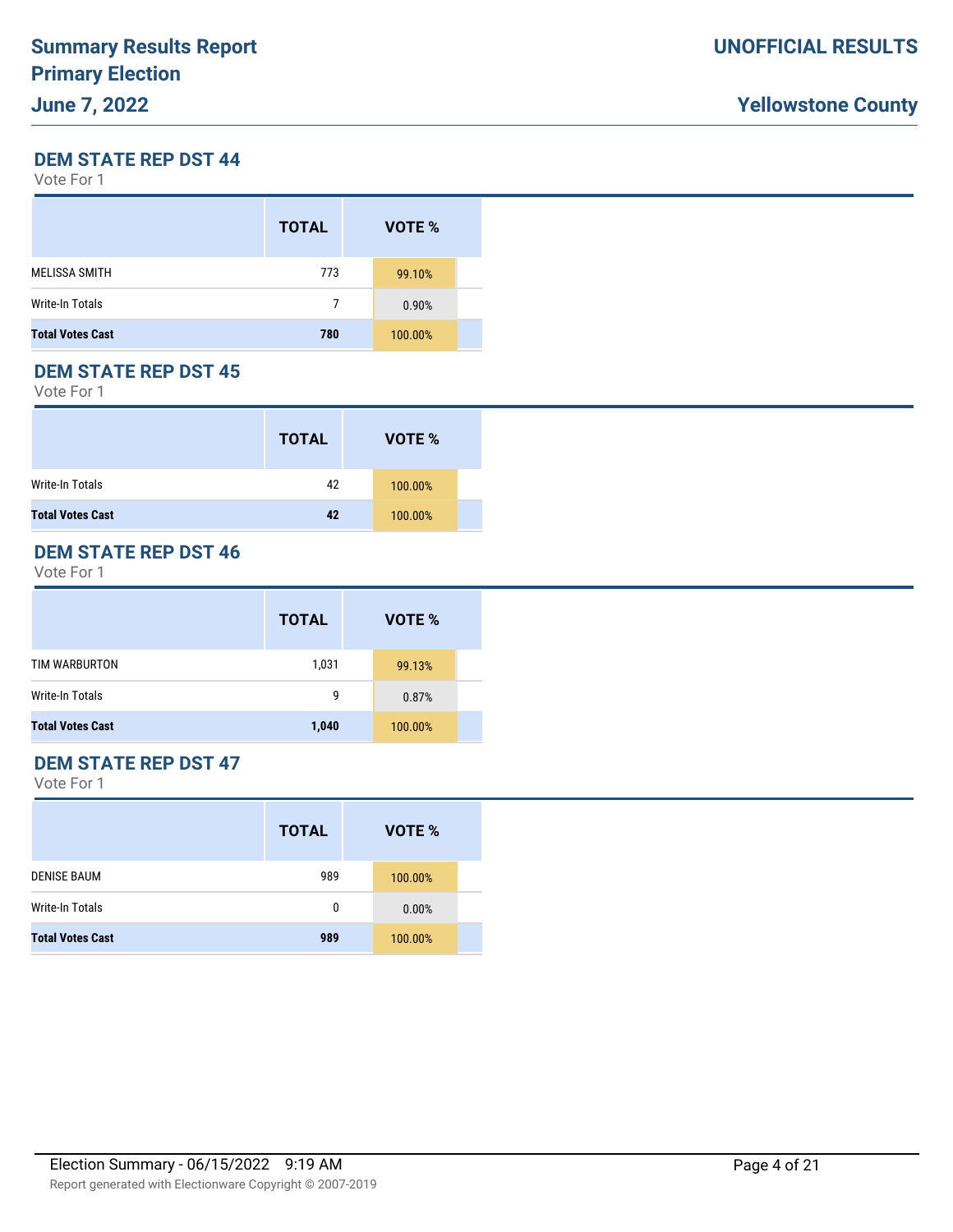#### **DEM STATE REP DST 48**

Vote For 1

|                         | <b>TOTAL</b> | VOTE %  |  |
|-------------------------|--------------|---------|--|
| <b>JENNIFER MERECKI</b> | 1,091        | 99.73%  |  |
| Write-In Totals         | 3            | 0.27%   |  |
| <b>Total Votes Cast</b> | 1,094        | 100.00% |  |

#### **DEM STATE REP DST 49**

Vote For 1

|                            | <b>TOTAL</b> | VOTE %  |  |
|----------------------------|--------------|---------|--|
| <b>EMMA KERR-CARPENTER</b> | 770          | 99.74%  |  |
| <b>Write-In Totals</b>     | 2            | 0.26%   |  |
| <b>Total Votes Cast</b>    | 772          | 100.00% |  |

#### **DEM STATE REP DST 50**

Vote For 1

|                         | <b>TOTAL</b> | VOTE %  |  |
|-------------------------|--------------|---------|--|
| <b>JAMES REAVIS</b>     | 458          | 51.81%  |  |
| ERIN R. TATE            | 422          | 47.74%  |  |
| Write-In Totals         | 4            | 0.45%   |  |
| <b>Total Votes Cast</b> | 884          | 100.00% |  |

# **DEM STATE REP DST 51**

|                         | <b>TOTAL</b> | VOTE %  |  |
|-------------------------|--------------|---------|--|
| <b>CAROLE BOERNER</b>   | 821          | 98.32%  |  |
| Write-In Totals         | 14           | 1.68%   |  |
| <b>Total Votes Cast</b> | 835          | 100.00% |  |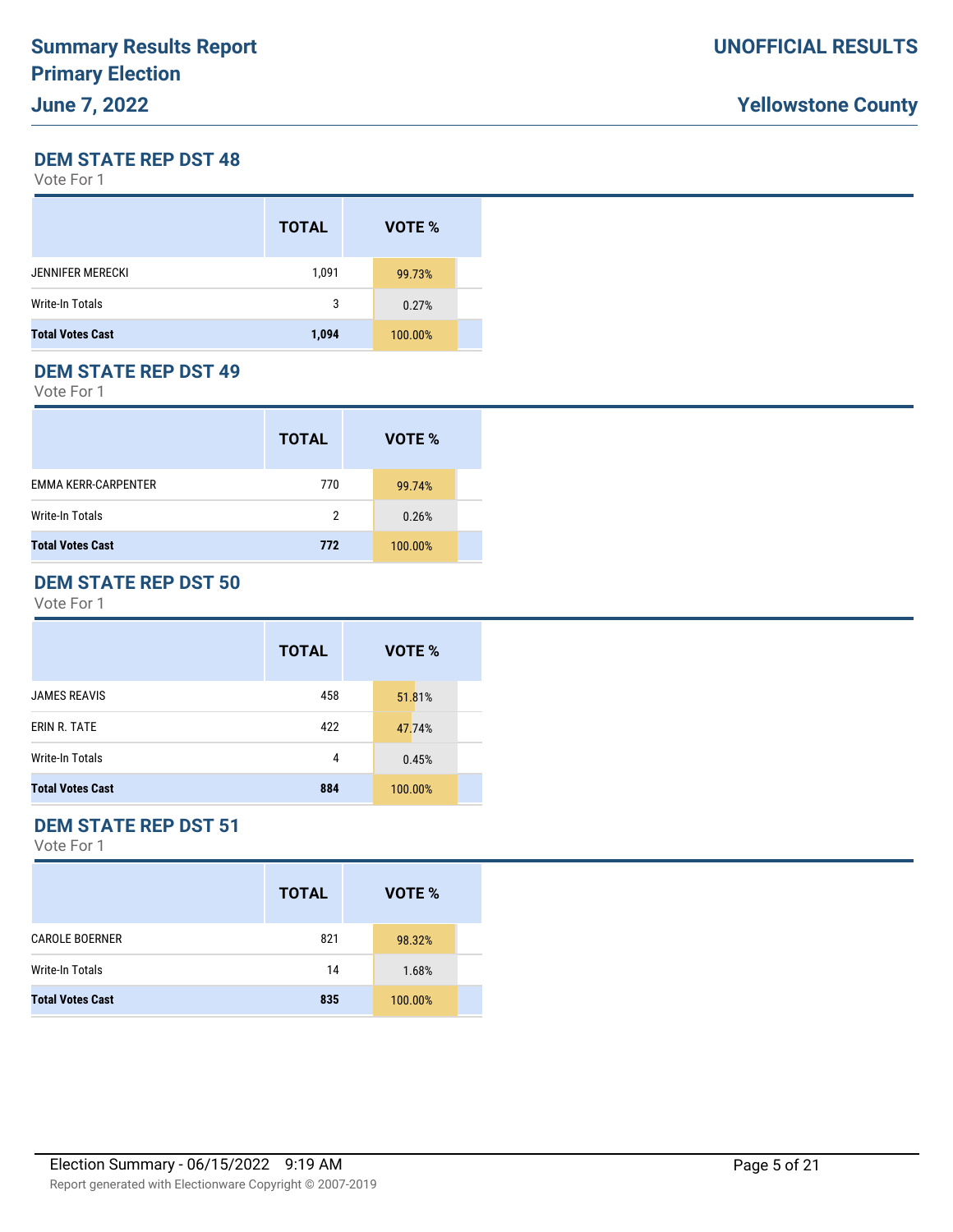#### **DEM STATE REP DST 52**

Vote For 1

|                         | <b>TOTAL</b> | VOTE %  |  |
|-------------------------|--------------|---------|--|
| <b>JENNA MARTIN</b>     | 678          | 98.55%  |  |
| <b>Write-In Totals</b>  | 10           | 1.45%   |  |
| <b>Total Votes Cast</b> | 688          | 100.00% |  |

### **DEM STATE REP DST 53**

Vote For 1

|                         | <b>TOTAL</b> | VOTE %  |  |
|-------------------------|--------------|---------|--|
| Write-In Totals         | 32           | 100.00% |  |
| <b>Total Votes Cast</b> | 32           | 100.00% |  |

### **DEM STATE REP DST 54**

Vote For 1

|                         | <b>TOTAL</b> | VOTE %  |  |
|-------------------------|--------------|---------|--|
| Write-In Totals         | 44           | 100.00% |  |
| <b>Total Votes Cast</b> | 44           | 100.00% |  |

#### **DEM STATE REP DST 55**

Vote For 1

|                         | <b>TOTAL</b> | VOTE %  |  |
|-------------------------|--------------|---------|--|
| Write-In Totals         | 57           | 100.00% |  |
| <b>Total Votes Cast</b> | 57           | 100.00% |  |

#### **DEM STATE REP DST 56**

|                         | <b>TOTAL</b> | VOTE %  |  |
|-------------------------|--------------|---------|--|
| Write-In Totals         | 50           | 100.00% |  |
| <b>Total Votes Cast</b> | 50           | 100.00% |  |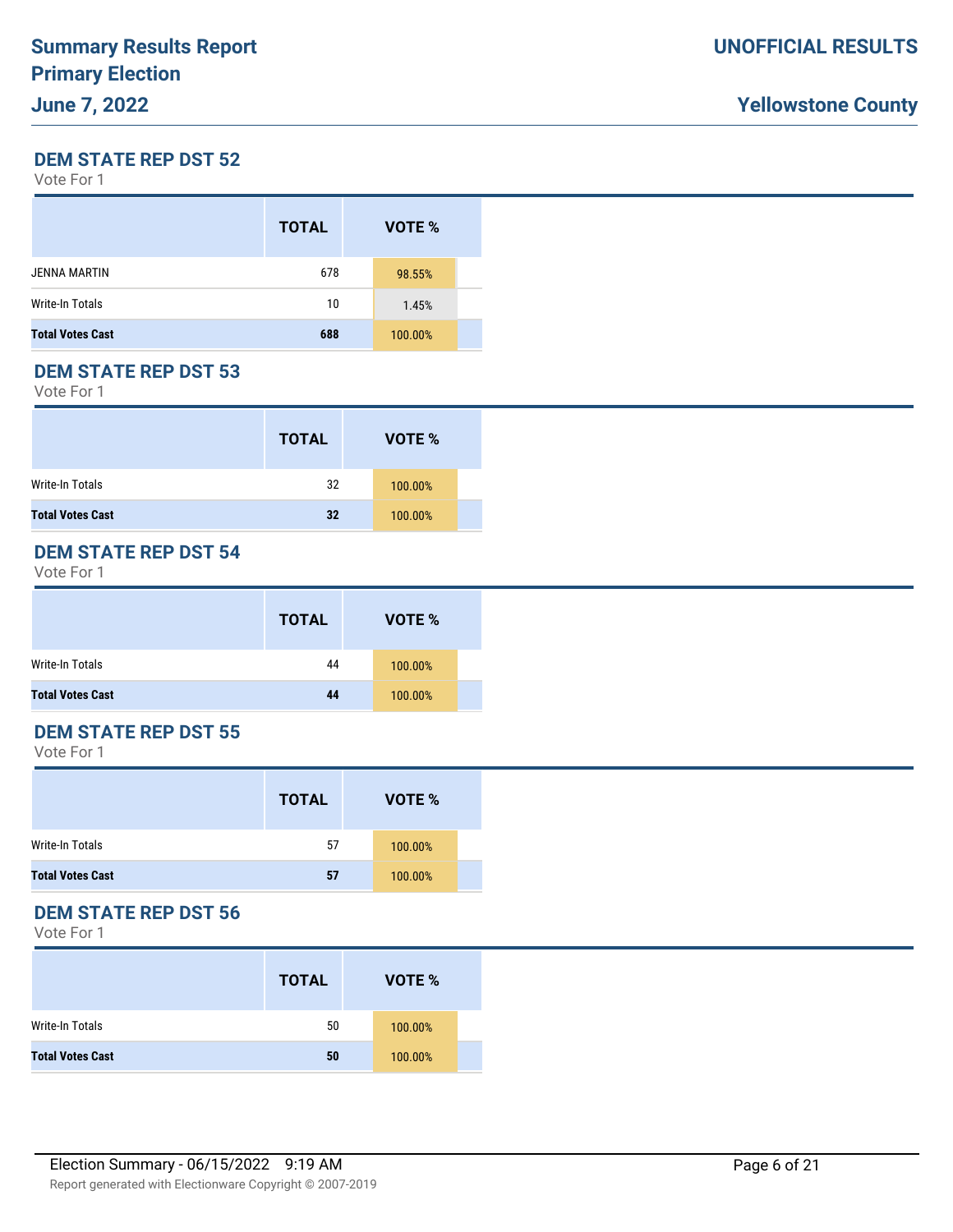**DEM COMMISSIONER DST 2** Vote For 1

|                         | <b>TOTAL</b> | <b>VOTE %</b> |  |
|-------------------------|--------------|---------------|--|
| Write-In Totals         | 1,010        | 100.00%       |  |
| <b>Total Votes Cast</b> | 1,010        | 100.00%       |  |

#### **DEM CLERK REC/AUDITOR/SURVEYOR**

Vote For 1

|                         | <b>TOTAL</b> | VOTE %  |  |
|-------------------------|--------------|---------|--|
| Write-In Totals         | 698          | 100.00% |  |
| <b>Total Votes Cast</b> | 698          | 100.00% |  |

#### **DEM SHERIFF/CORONER**

Vote For 1

|                         | <b>TOTAL</b> | VOTE %  |  |
|-------------------------|--------------|---------|--|
| Write-In Totals         | 832          | 100.00% |  |
| <b>Total Votes Cast</b> | 832          | 100.00% |  |

#### **DEM ATTORNEY/PUB ADMIN**

Vote For 1

|                         | <b>TOTAL</b> | VOTE %  |  |
|-------------------------|--------------|---------|--|
| Write-In Totals         | 746          | 100.00% |  |
| <b>Total Votes Cast</b> | 746          | 100.00% |  |

#### **DEM SUPT SCHLS/ASSESSOR/TREASURER**

|                         | <b>TOTAL</b> | VOTE %  |  |
|-------------------------|--------------|---------|--|
| Write-In Totals         | 657          | 100.00% |  |
| <b>Total Votes Cast</b> | 657          | 100.00% |  |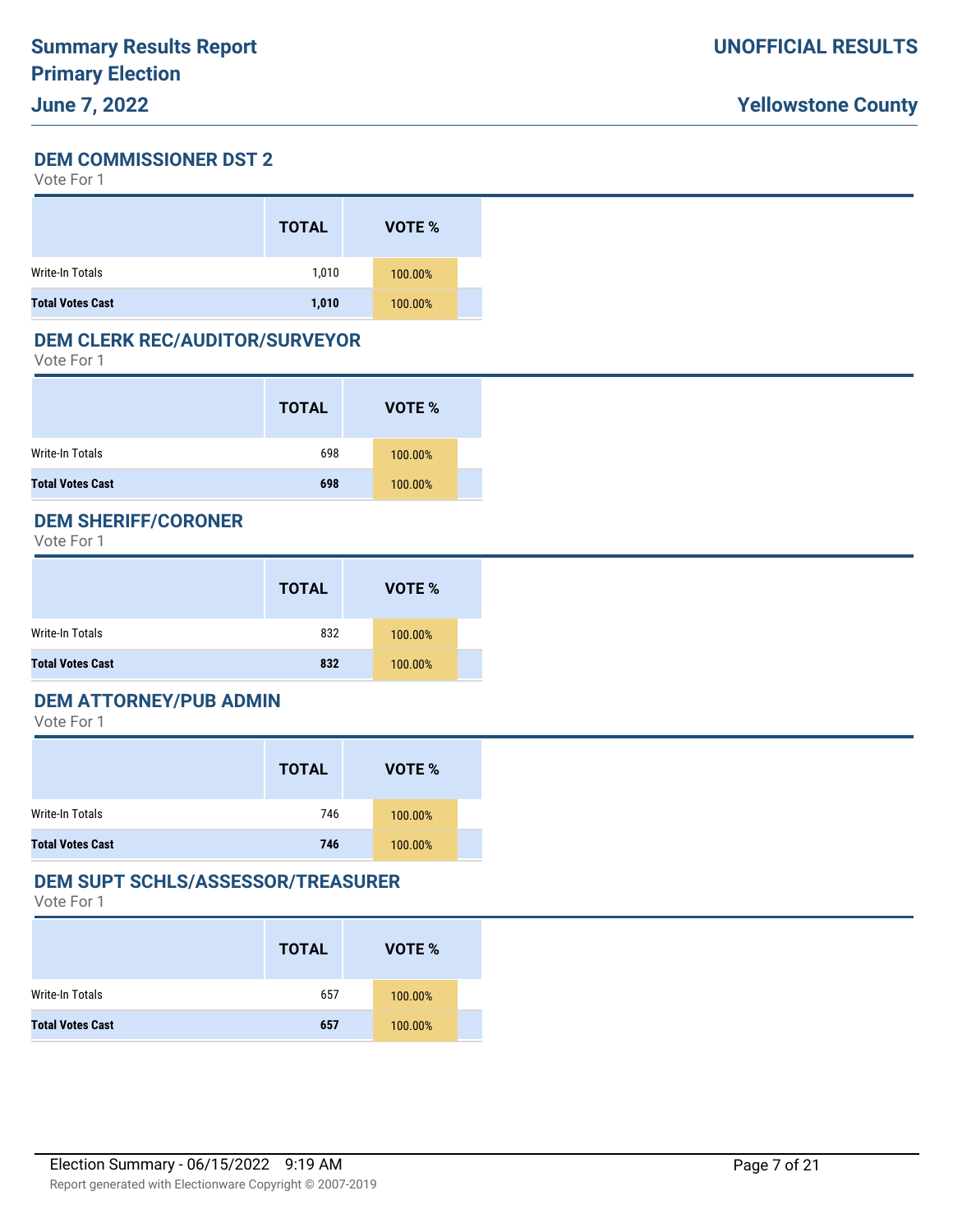#### **LIB US REP 2ND DST**

Vote For 1

|                         | <b>TOTAL</b> | VOTE %  |
|-------------------------|--------------|---------|
| <b>SAM RANKIN</b>       | 453          | 41.18%  |
| ROGER ROOTS             | 271          | 24.64%  |
| <b>SAMUEL THOMAS</b>    | 286          | 26.00%  |
| Write-In Totals         | 90           | 8.18%   |
| <b>Total Votes Cast</b> | 1,100        | 100.00% |

### **LIB STATE SENATOR DST 20**

Vote For 1

|                         | <b>TOTAL</b> | VOTE %  |  |
|-------------------------|--------------|---------|--|
| Write-In Totals         | 8            | 100.00% |  |
| <b>Total Votes Cast</b> | 8            | 100.00% |  |

#### **LIB STATE SENATOR DST 22**

Vote For 1

|                         | <b>TOTAL</b> | VOTE %  |  |
|-------------------------|--------------|---------|--|
| Write-In Totals         | 38           | 100.00% |  |
| <b>Total Votes Cast</b> | 38           | 100.00% |  |

### **LIB STATE SENATOR DST 24**

Vote For 1

|                         | <b>TOTAL</b> | VOTE %  |
|-------------------------|--------------|---------|
| Write-In Totals         | 29           | 100.00% |
| <b>Total Votes Cast</b> | 29           | 100.00% |

### **LIB STATE SENATOR DST 27**

|                         | <b>TOTAL</b> | VOTE %  |
|-------------------------|--------------|---------|
| Write-In Totals         | 21           | 100.00% |
| <b>Total Votes Cast</b> | 21           | 100.00% |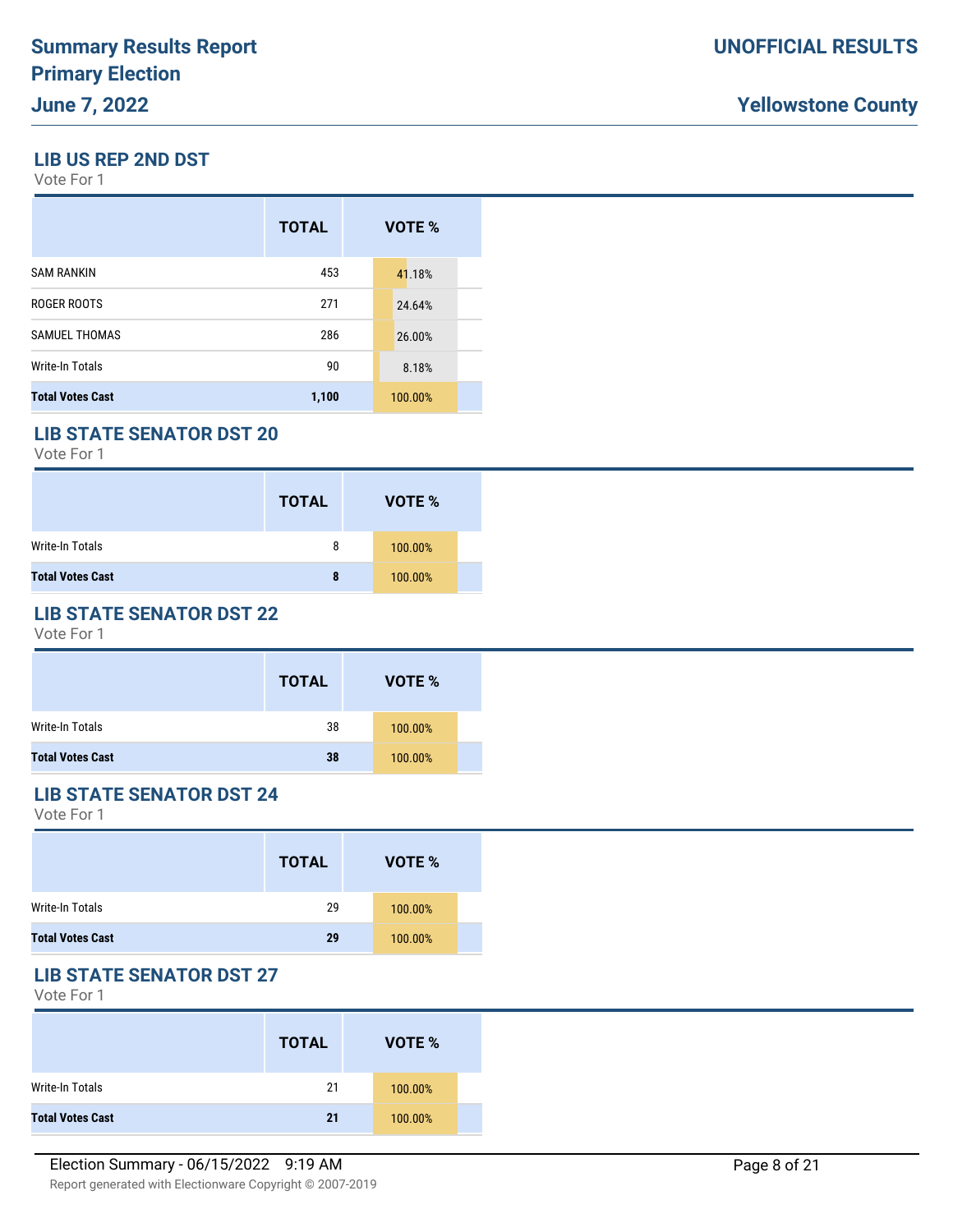**LIB STATE REP DST 39**

Vote For 1

|                         | <b>TOTAL</b> | VOTE %  |  |
|-------------------------|--------------|---------|--|
| <b>Write-In Totals</b>  | 2            | 100.00% |  |
| <b>Total Votes Cast</b> | 2            | 100.00% |  |

### **LIB STATE REP DST 40**

Vote For 1

|                         | <b>TOTAL</b> | VOTE %  |  |
|-------------------------|--------------|---------|--|
| Write-In Totals         | 5            | 100.00% |  |
| <b>Total Votes Cast</b> | 5            | 100.00% |  |

# **LIB STATE REP DST 42**

Vote For 1

|                         | <b>TOTAL</b> | <b>VOTE %</b> |
|-------------------------|--------------|---------------|
| Write-In Totals         | 0            |               |
| <b>Total Votes Cast</b> |              |               |

#### **LIB STATE REP DST 43**

Vote For 1

|                         | <b>TOTAL</b> | VOTE %  |  |
|-------------------------|--------------|---------|--|
| Write-In Totals         | 18           | 100.00% |  |
| <b>Total Votes Cast</b> | 18           | 100.00% |  |

### **LIB STATE REP DST 44**

|                         | <b>TOTAL</b> | VOTE %  |
|-------------------------|--------------|---------|
| Write-In Totals         | 15           | 100.00% |
| <b>Total Votes Cast</b> | 15           | 100.00% |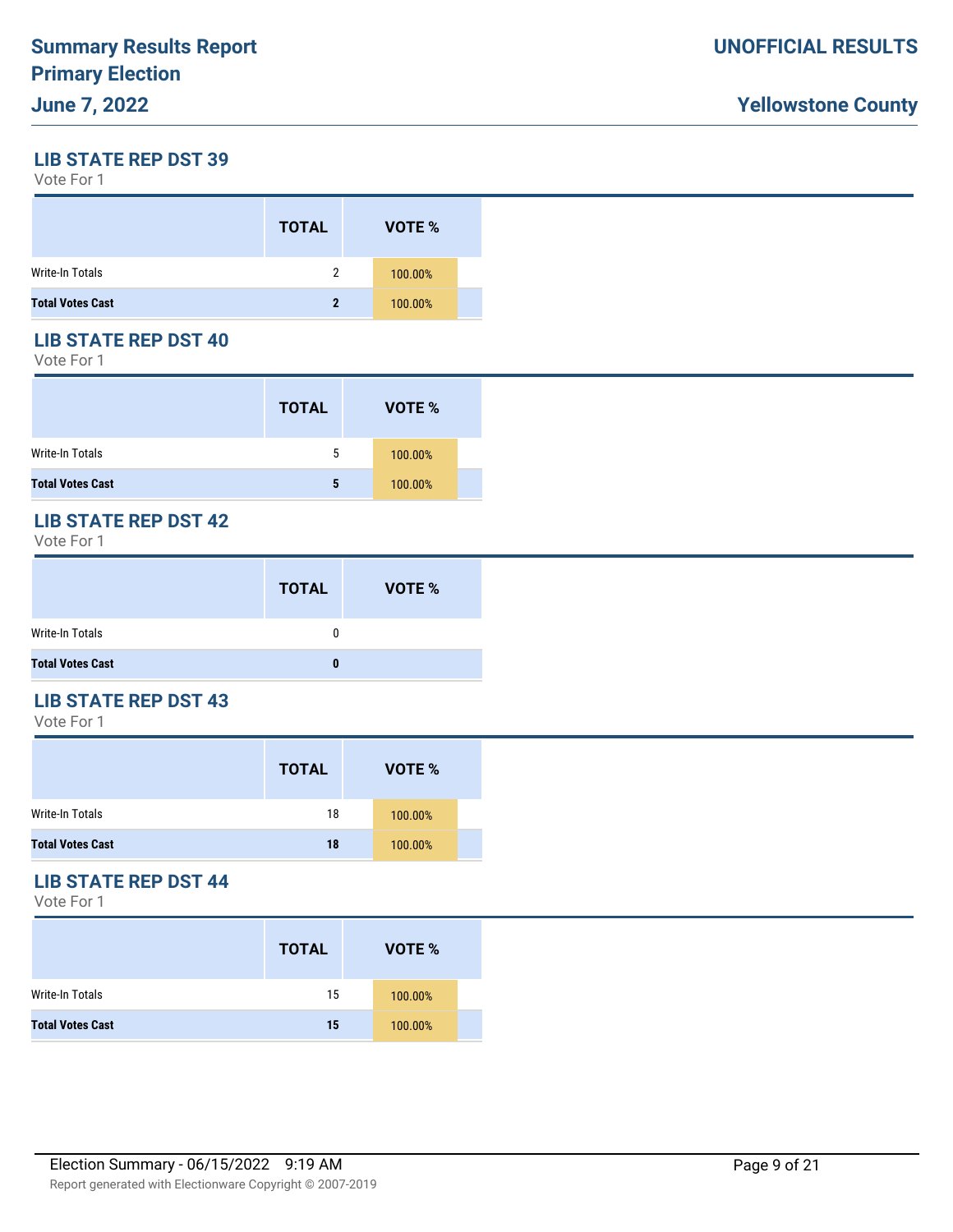**LIB STATE REP DST 45**

Vote For 1

|                         | <b>TOTAL</b> | VOTE %  |  |
|-------------------------|--------------|---------|--|
| Write-In Totals         | 16           | 100.00% |  |
| <b>Total Votes Cast</b> | 16           | 100.00% |  |

### **LIB STATE REP DST 46**

Vote For 1

|                         | <b>TOTAL</b> | VOTE %  |  |
|-------------------------|--------------|---------|--|
| Write-In Totals         | 10           | 100.00% |  |
| <b>Total Votes Cast</b> | 10           | 100.00% |  |

#### **LIB STATE REP DST 47**

Vote For 1

|                         | <b>TOTAL</b> | VOTE %  |  |
|-------------------------|--------------|---------|--|
| Write-In Totals         | 13           | 100.00% |  |
| <b>Total Votes Cast</b> | 13           | 100.00% |  |

### **LIB STATE REP DST 48**

Vote For 1

|                         | <b>TOTAL</b> | VOTE %  |  |
|-------------------------|--------------|---------|--|
| Write-In Totals         | 16           | 100.00% |  |
| <b>Total Votes Cast</b> | 16           | 100.00% |  |

### **LIB STATE REP DST 49**

|                         | <b>TOTAL</b> | VOTE %  |  |
|-------------------------|--------------|---------|--|
| Write-In Totals         | 17           | 100.00% |  |
| <b>Total Votes Cast</b> | 17           | 100.00% |  |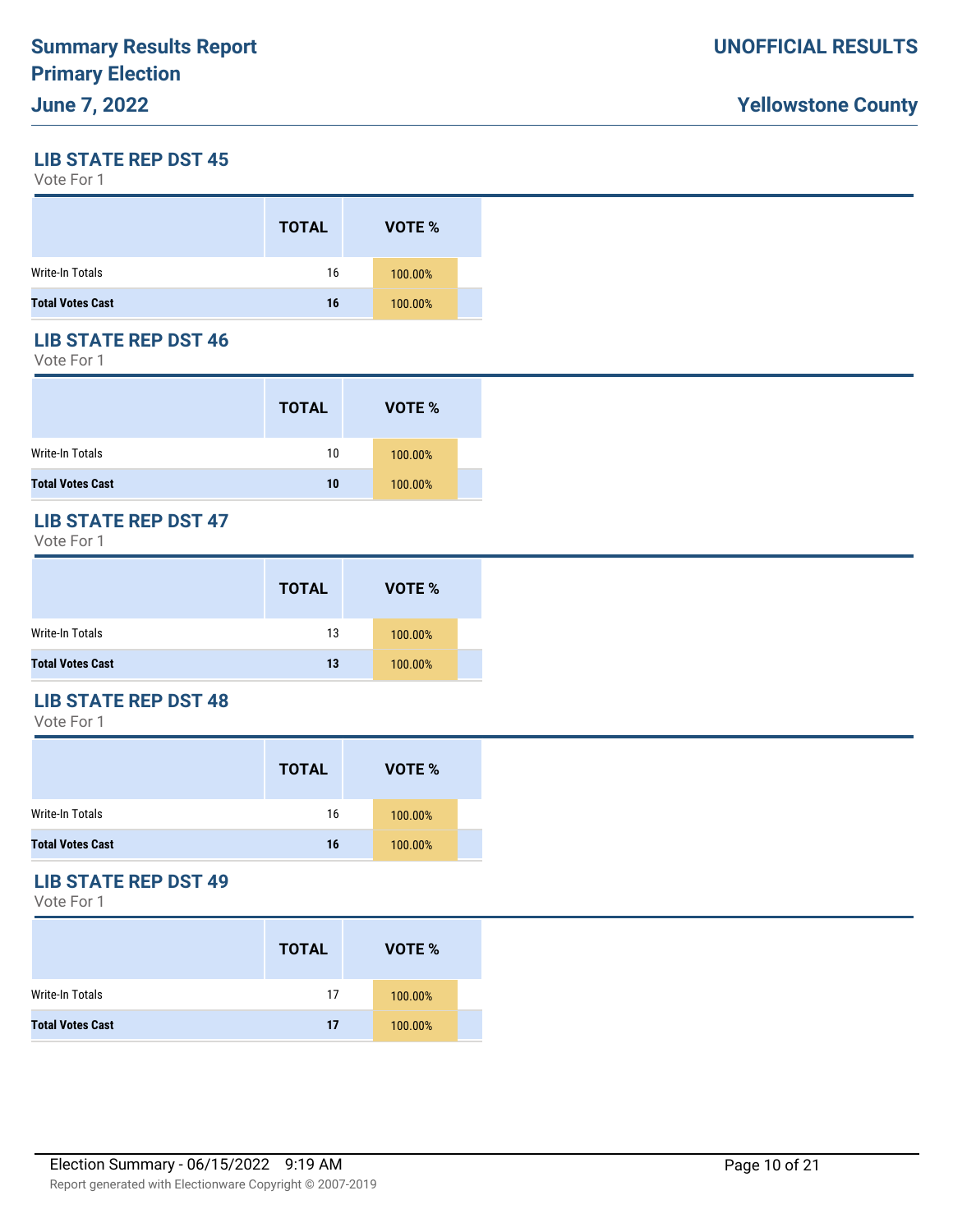**LIB STATE REP DST 50**

Vote For 1

|                         | <b>TOTAL</b> | VOTE %  |
|-------------------------|--------------|---------|
| <b>Write-In Totals</b>  | 13           | 100.00% |
| <b>Total Votes Cast</b> | 13           | 100.00% |

### **LIB STATE REP DST 51**

Vote For 1

|                         | <b>TOTAL</b> | VOTE %  |  |
|-------------------------|--------------|---------|--|
| Write-In Totals         | 20           | 100.00% |  |
| <b>Total Votes Cast</b> | 20           | 100.00% |  |

# **LIB STATE REP DST 52**

Vote For 1

|                         | <b>TOTAL</b> | VOTE %  |  |
|-------------------------|--------------|---------|--|
| Write-In Totals         | 24           | 100.00% |  |
| <b>Total Votes Cast</b> | 24           | 100.00% |  |

### **LIB STATE REP DST 53**

Vote For 1

|                         | <b>TOTAL</b> | VOTE %  |  |
|-------------------------|--------------|---------|--|
| <b>Write-In Totals</b>  | g            | 100.00% |  |
| <b>Total Votes Cast</b> | q            | 100.00% |  |

#### **LIB STATE REP DST 54**

|                         | <b>TOTAL</b> | VOTE %  |  |
|-------------------------|--------------|---------|--|
| Write-In Totals         | 11           | 100.00% |  |
| <b>Total Votes Cast</b> | 11           | 100.00% |  |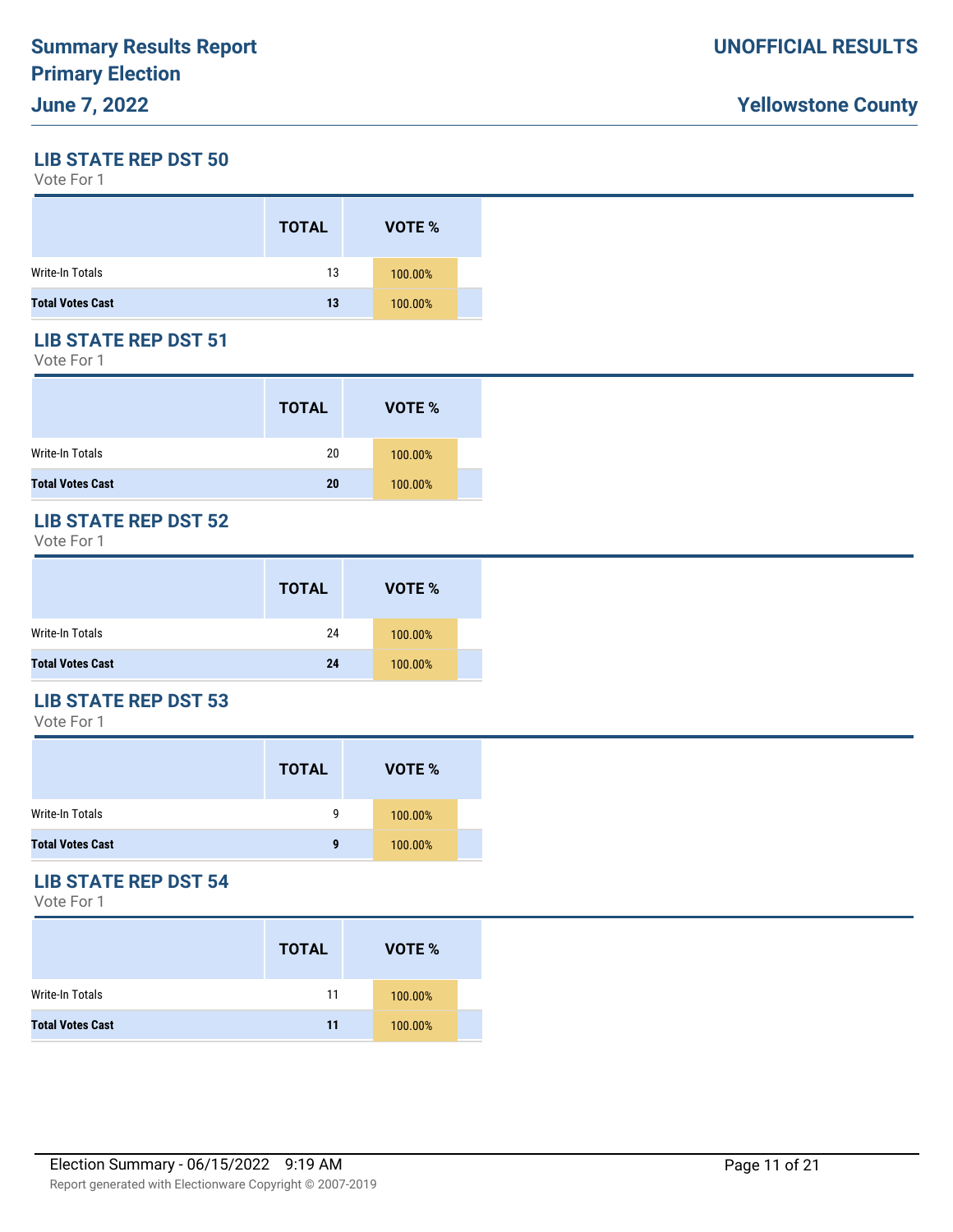**LIB STATE REP DST 55**

Vote For 1

|                         | <b>TOTAL</b> | VOTE %  |
|-------------------------|--------------|---------|
| <b>Write-In Totals</b>  | 12           | 100.00% |
| <b>Total Votes Cast</b> | 12           | 100.00% |

### **LIB STATE REP DST 56**

Vote For 1

|                         | <b>TOTAL</b> | VOTE %  |  |
|-------------------------|--------------|---------|--|
| Write-In Totals         | 23           | 100.00% |  |
| <b>Total Votes Cast</b> | 23           | 100.00% |  |

### **LIB COMMISSIONER DST 2**

Vote For 1

|                         | <b>TOTAL</b> | VOTE %  |  |
|-------------------------|--------------|---------|--|
| Write-In Totals         | 226          | 100.00% |  |
| <b>Total Votes Cast</b> | 226          | 100.00% |  |

#### **LIB CLERK REC/AUDITOR/SURVEYOR**

Vote For 1

|                         | <b>TOTAL</b> | VOTE %  |  |
|-------------------------|--------------|---------|--|
| Write-In Totals         | 197          | 100.00% |  |
| <b>Total Votes Cast</b> | 197          | 100.00% |  |

### **LIB SHERIFF/CORONER**

|                         | <b>TOTAL</b> | VOTE %  |
|-------------------------|--------------|---------|
| Write-In Totals         | 207          | 100.00% |
| <b>Total Votes Cast</b> | 207          | 100.00% |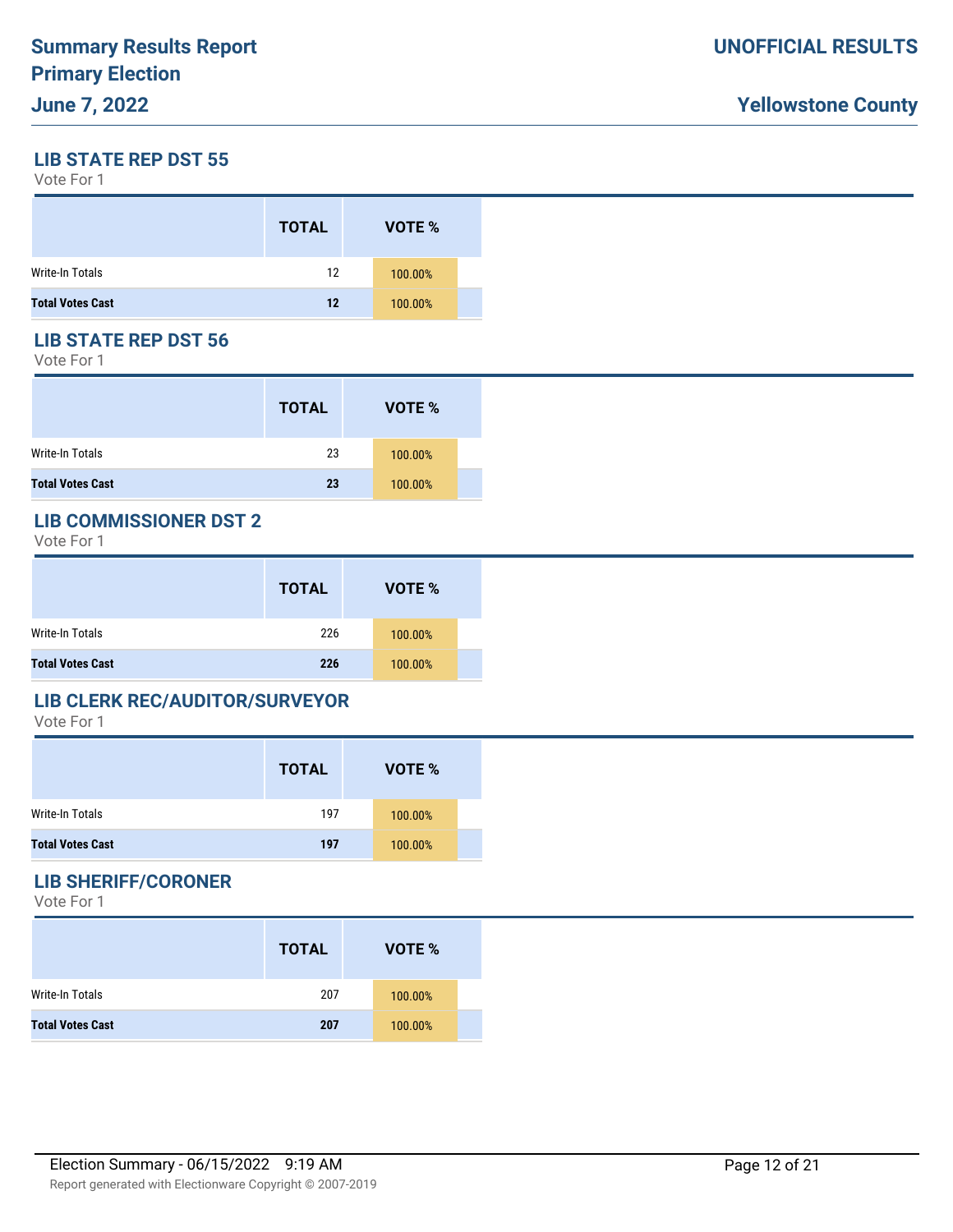**LIB ATTORNEY/PUB ADMIN**

| Vote For 1 |  |  |
|------------|--|--|
|------------|--|--|

|                         | <b>TOTAL</b> | VOTE %  |
|-------------------------|--------------|---------|
| Write-In Totals         | 194          | 100.00% |
| <b>Total Votes Cast</b> | 194          | 100.00% |

#### **LIB SUPT SCHLS/ASSESSOR/TREASURER**

Vote For 1

|                         | <b>TOTAL</b> | VOTE %  |  |
|-------------------------|--------------|---------|--|
| Write-In Totals         | 200          | 100.00% |  |
| <b>Total Votes Cast</b> | 200          | 100.00% |  |

#### **REP US REP 2ND DST**

Vote For 1

|                         | <b>TOTAL</b> | VOTE %  |
|-------------------------|--------------|---------|
| <b>KYLE AUSTIN</b>      | 3,958        | 13.35%  |
| <b>JAMES BOYETTE</b>    | 2,359        | 7.96%   |
| <b>MATT ROSENDALE</b>   | 21,400       | 72.17%  |
| CHARLES A. WALKINGCHILD | 1,574        | 5.31%   |
| Write-In Totals         | 360          | 1.21%   |
| <b>Total Votes Cast</b> | 29,651       | 100.00% |

# **REP STATE SENATOR DST 20**

|                         | <b>TOTAL</b> | VOTE %  |
|-------------------------|--------------|---------|
| <b>GERALDINE CUSTER</b> | 799          | 33.49%  |
| <b>BARRY USHER</b>      | 1,583        | 66.35%  |
| Write-In Totals         | 4            | 0.17%   |
| <b>Total Votes Cast</b> | 2,386        | 100.00% |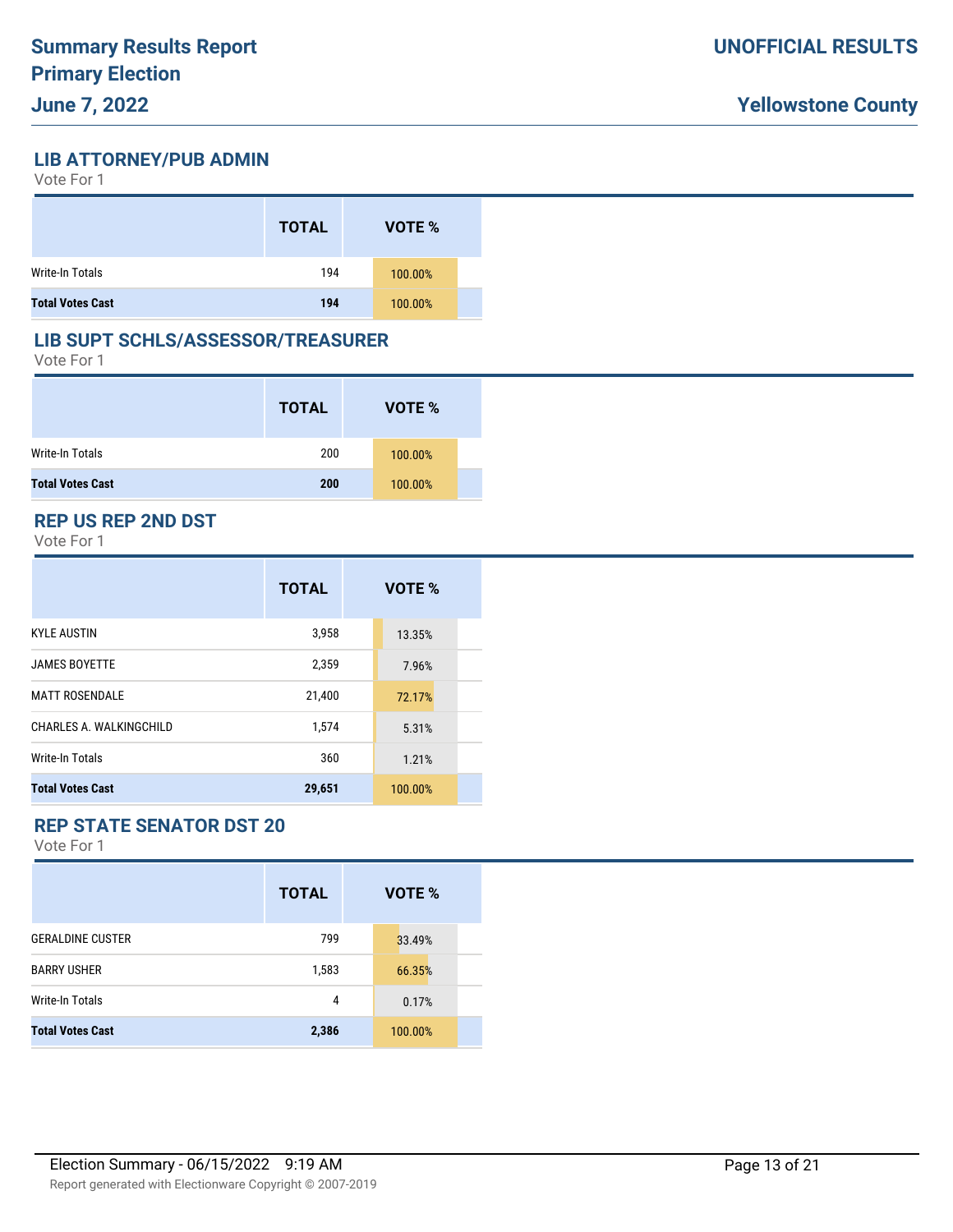**REP STATE SENATOR DST 22**

Vote For 1

|                         | <b>TOTAL</b> | VOTE %  |  |
|-------------------------|--------------|---------|--|
| DANIEL ZOLNIKOV         | 3,279        | 98.82%  |  |
| Write-In Totals         | 39           | 1.18%   |  |
| <b>Total Votes Cast</b> | 3,318        | 100.00% |  |

### **REP STATE SENATOR DST 24**

Vote For 1

|                         | <b>TOTAL</b> | VOTE %  |  |
|-------------------------|--------------|---------|--|
| <b>ELIJAH TIDSWELL</b>  | 2,167        | 98.10%  |  |
| <b>Write-In Totals</b>  | 42           | 1.90%   |  |
| <b>Total Votes Cast</b> | 2,209        | 100.00% |  |

### **REP STATE SENATOR DST 27**

Vote For 1

|                         | <b>TOTAL</b> | VOTE %  |
|-------------------------|--------------|---------|
| <b>DENNIS LENZ</b>      | 5,697        | 99.16%  |
| Write-In Totals         | 48           | 0.84%   |
| <b>Total Votes Cast</b> | 5,745        | 100.00% |

### **REP STATE REP DST 39**

|                         | VOTE %<br><b>TOTAL</b> |         |  |
|-------------------------|------------------------|---------|--|
| <b>GARY PARRY</b>       | 797                    | 99.25%  |  |
| Write-In Totals         | 6                      | 0.75%   |  |
| <b>Total Votes Cast</b> | 803                    | 100.00% |  |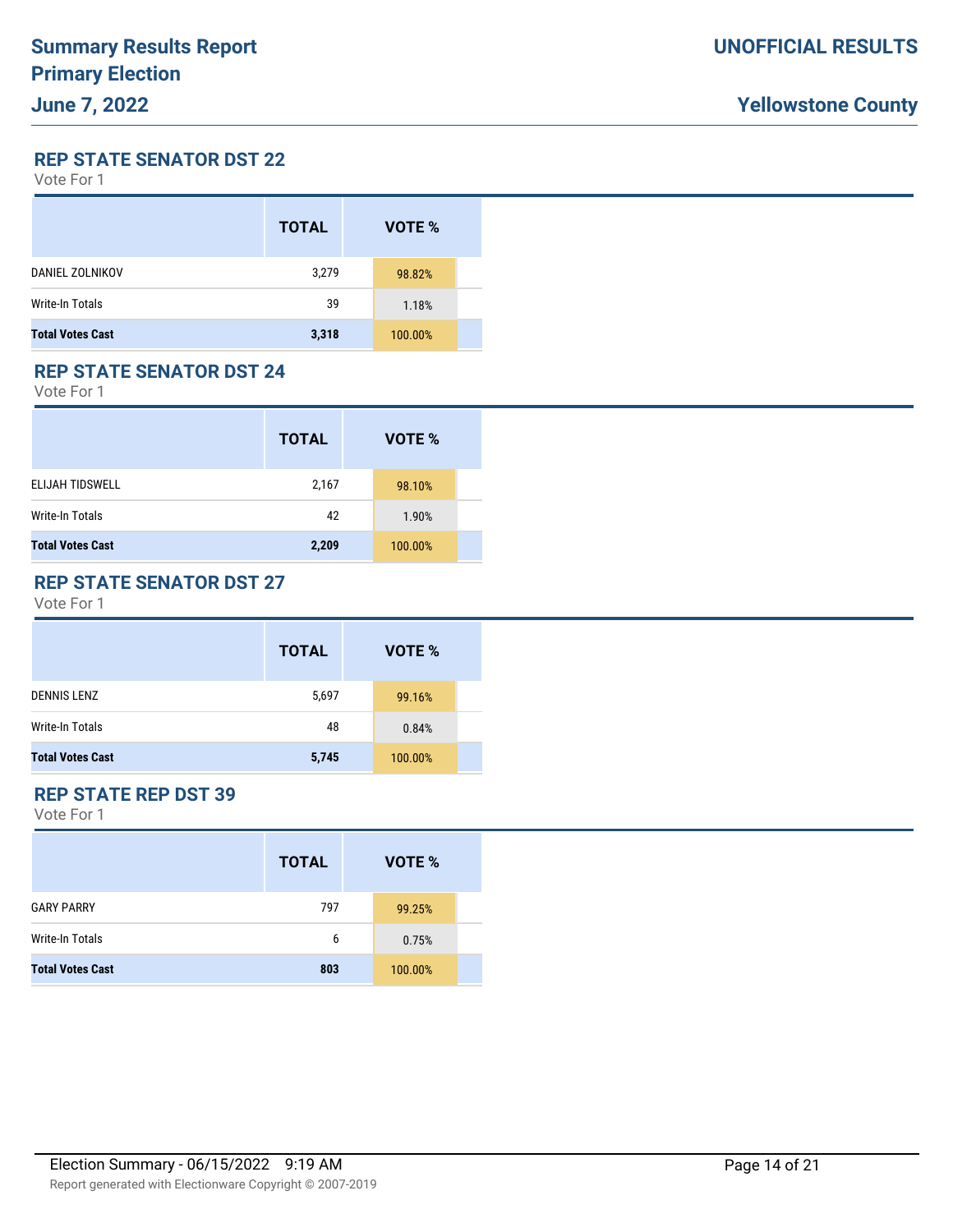#### **REP STATE REP DST 40**

Vote For 1

|                         | <b>TOTAL</b> | VOTE %  |
|-------------------------|--------------|---------|
| ROBERT (BOB) T GOFFENA  | 295          | 21.79%  |
| <b>BRUCE HOILAND</b>    | 98           | 7.24%   |
| <b>JOHN NICKELSON</b>   | 191          | 14.11%  |
| <b>GREG OBLANDER</b>    | 766          | 56.57%  |
| Write-In Totals         | 4            | 0.30%   |
| <b>Total Votes Cast</b> | 1,354        | 100.00% |

# **REP STATE REP DST 42**

Vote For 1

|                          | <b>TOTAL</b> | VOTE %  |
|--------------------------|--------------|---------|
| <b>VIRGINIA MCDONALD</b> | 142          | 100.00% |
| Write-In Totals          | 0            | 0.00%   |
| <b>Total Votes Cast</b>  | 142          | 100.00% |

### **REP STATE REP DST 43**

Vote For 1

|                            | <b>TOTAL</b> | VOTE %  |  |
|----------------------------|--------------|---------|--|
| <b>KERRI SEEKINS-CROWE</b> | 1,692        | 99.18%  |  |
| Write-In Totals            | 14           | 0.82%   |  |
| <b>Total Votes Cast</b>    | 1,706        | 100.00% |  |

### **REP STATE REP DST 44**

|                         | <b>TOTAL</b> | VOTE %  |  |
|-------------------------|--------------|---------|--|
| <b>LARRY BREWSTER</b>   | 1,591        | 98.88%  |  |
| <b>Write-In Totals</b>  | 18           | 1.12%   |  |
| <b>Total Votes Cast</b> | 1,609        | 100.00% |  |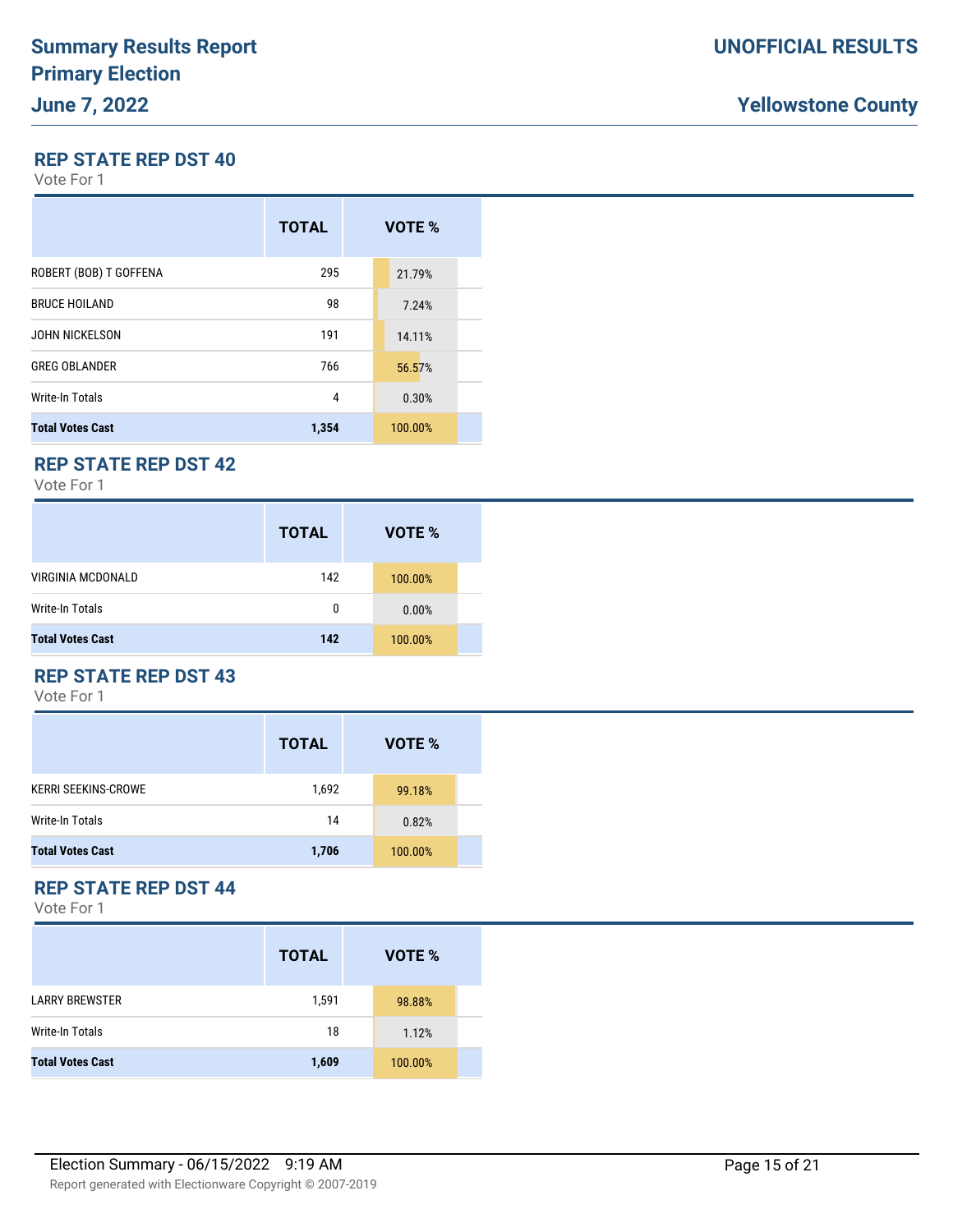#### **REP STATE REP DST 45**

Vote For 1

|                         | <b>TOTAL</b> | VOTE %  |  |
|-------------------------|--------------|---------|--|
| KATIE ZOLNIKOV          | 2,034        | 98.36%  |  |
| Write-In Totals         | 34           | 1.64%   |  |
| <b>Total Votes Cast</b> | 2,068        | 100.00% |  |

### **REP STATE REP DST 46**

Vote For 1

|                         | <b>TOTAL</b> | VOTE %  |  |
|-------------------------|--------------|---------|--|
| <b>BILL MERCER</b>      | 2,282        | 99.13%  |  |
| Write-In Totals         | 20           | 0.87%   |  |
| <b>Total Votes Cast</b> | 2,302        | 100.00% |  |

#### **REP STATE REP DST 47**

Vote For 1

|                         | <b>TOTAL</b> | VOTE %  |
|-------------------------|--------------|---------|
| THOMAS J MADIGAN        | 935          | 99.05%  |
| Write-In Totals         | g            | 0.95%   |
| <b>Total Votes Cast</b> | 944          | 100.00% |

#### **REP STATE REP DST 48**

|                         | <b>TOTAL</b> | VOTE %  |  |
|-------------------------|--------------|---------|--|
| <b>JODEE ETCHART</b>    | 1,253        | 98.43%  |  |
| <b>Write-In Totals</b>  | 20           | 1.57%   |  |
| <b>Total Votes Cast</b> | 1,273        | 100.00% |  |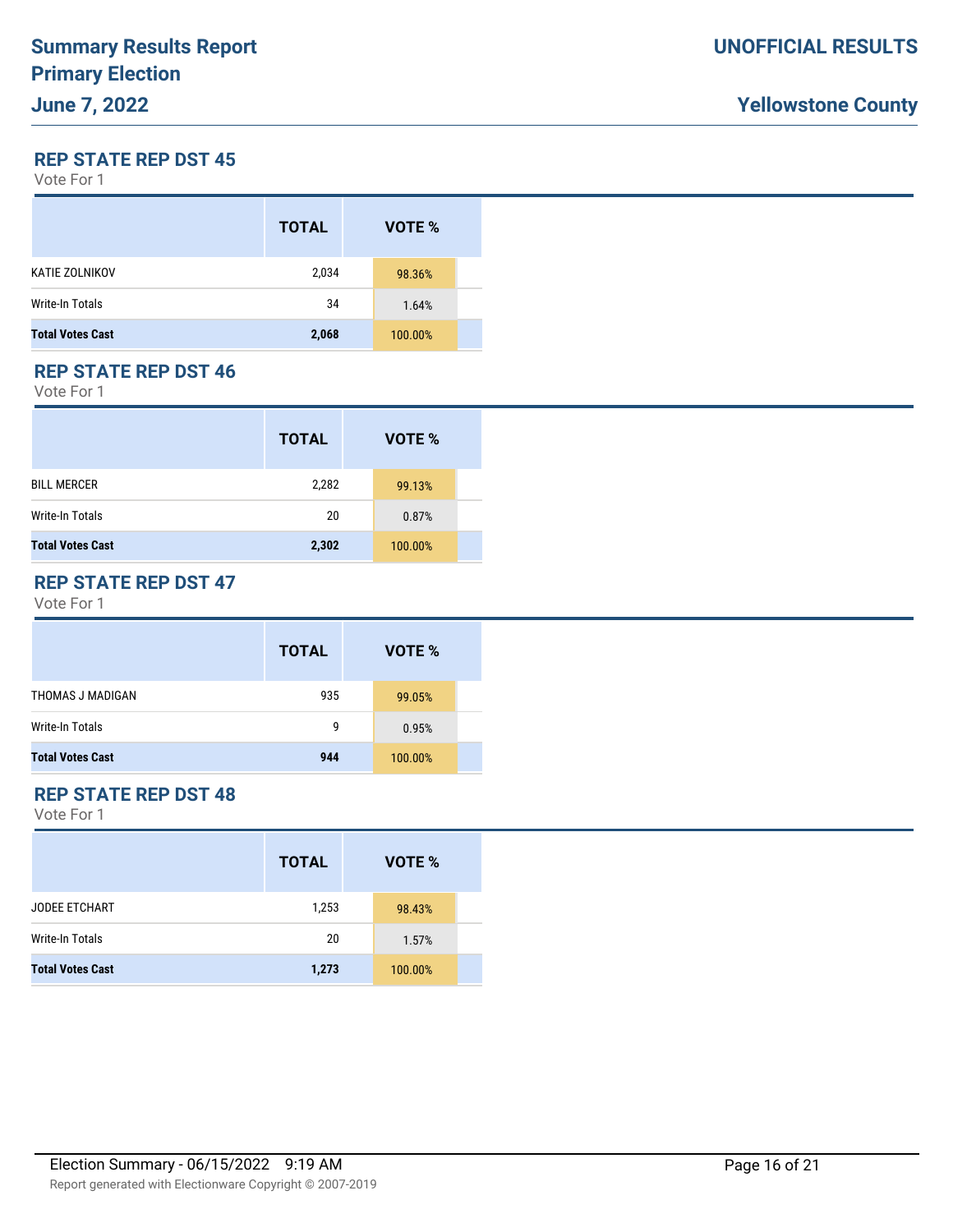**REP STATE REP DST 49**

Vote For 1

|                         | <b>TOTAL</b> | VOTE %  |  |
|-------------------------|--------------|---------|--|
| <b>JEFF WYLIE</b>       | 691          | 97.74%  |  |
| <b>Write-In Totals</b>  | 16           | 2.26%   |  |
| <b>Total Votes Cast</b> | 707          | 100.00% |  |

#### **REP STATE REP DST 50**

Vote For 1

|                              | <b>TOTAL</b> | VOTE %  |
|------------------------------|--------------|---------|
| <b>MALLERIE C STROMSWOLD</b> | 1,028        | 97.81%  |
| Write-In Totals              | 23           | 2.19%   |
| <b>Total Votes Cast</b>      | 1,051        | 100.00% |

### **REP STATE REP DST 51**

Vote For 1

|                         | <b>TOTAL</b> | VOTE %  |
|-------------------------|--------------|---------|
| MIKE YAKAWICH           | 1,211        | 98.86%  |
| Write-In Totals         | 14           | 1.14%   |
| <b>Total Votes Cast</b> | 1,225        | 100.00% |

### **REP STATE REP DST 52**

|                         | <b>TOTAL</b> | VOTE %  |  |
|-------------------------|--------------|---------|--|
| <b>SHERRY ESSMAN</b>    | 1,237        | 98.33%  |  |
| Write-In Totals         | 21           | 1.67%   |  |
| <b>Total Votes Cast</b> | 1,258        | 100.00% |  |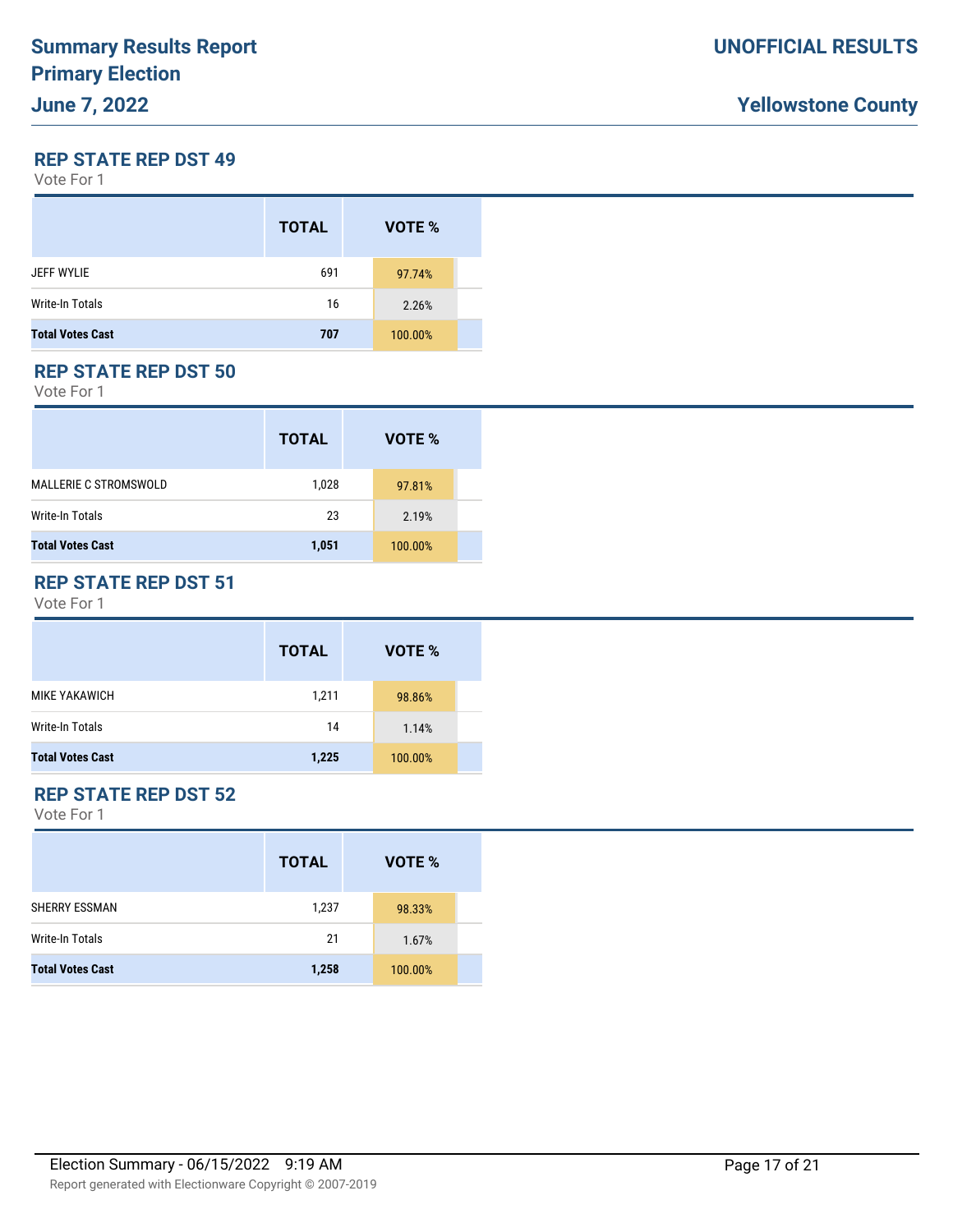#### **REP STATE REP DST 53**

Vote For 1

|                         | <b>TOTAL</b> | VOTE %  |
|-------------------------|--------------|---------|
| <b>NELLY NICOL</b>      | 3,422        | 99.33%  |
| <b>Write-In Totals</b>  | 23           | 0.67%   |
| <b>Total Votes Cast</b> | 3,445        | 100.00% |

#### **REP STATE REP DST 54**

Vote For 1

|                         | <b>TOTAL</b> | VOTE %  |
|-------------------------|--------------|---------|
| <b>TERRY MOORE</b>      | 2,247        | 99.21%  |
| Write-In Totals         | 18           | 0.79%   |
| <b>Total Votes Cast</b> | 2,265        | 100.00% |

#### **REP STATE REP DST 55**

Vote For 1

|                         | <b>TOTAL</b> | <b>VOTE %</b> |  |
|-------------------------|--------------|---------------|--|
| <b>LEE DEMING</b>       | 1,413        | 71.84%        |  |
| <b>CURTIS SCHOMER</b>   | 547          | 27.81%        |  |
| Write-In Totals         | 7            | 0.36%         |  |
| <b>Total Votes Cast</b> | 1,967        | 100.00%       |  |

# **REP STATE REP DST 56**

|                         | <b>TOTAL</b> | VOTE %  |  |
|-------------------------|--------------|---------|--|
| <b>SUE VINTON</b>       | 1,776        | 98.50%  |  |
| Write-In Totals         | 27           | 1.50%   |  |
| <b>Total Votes Cast</b> | 1,803        | 100.00% |  |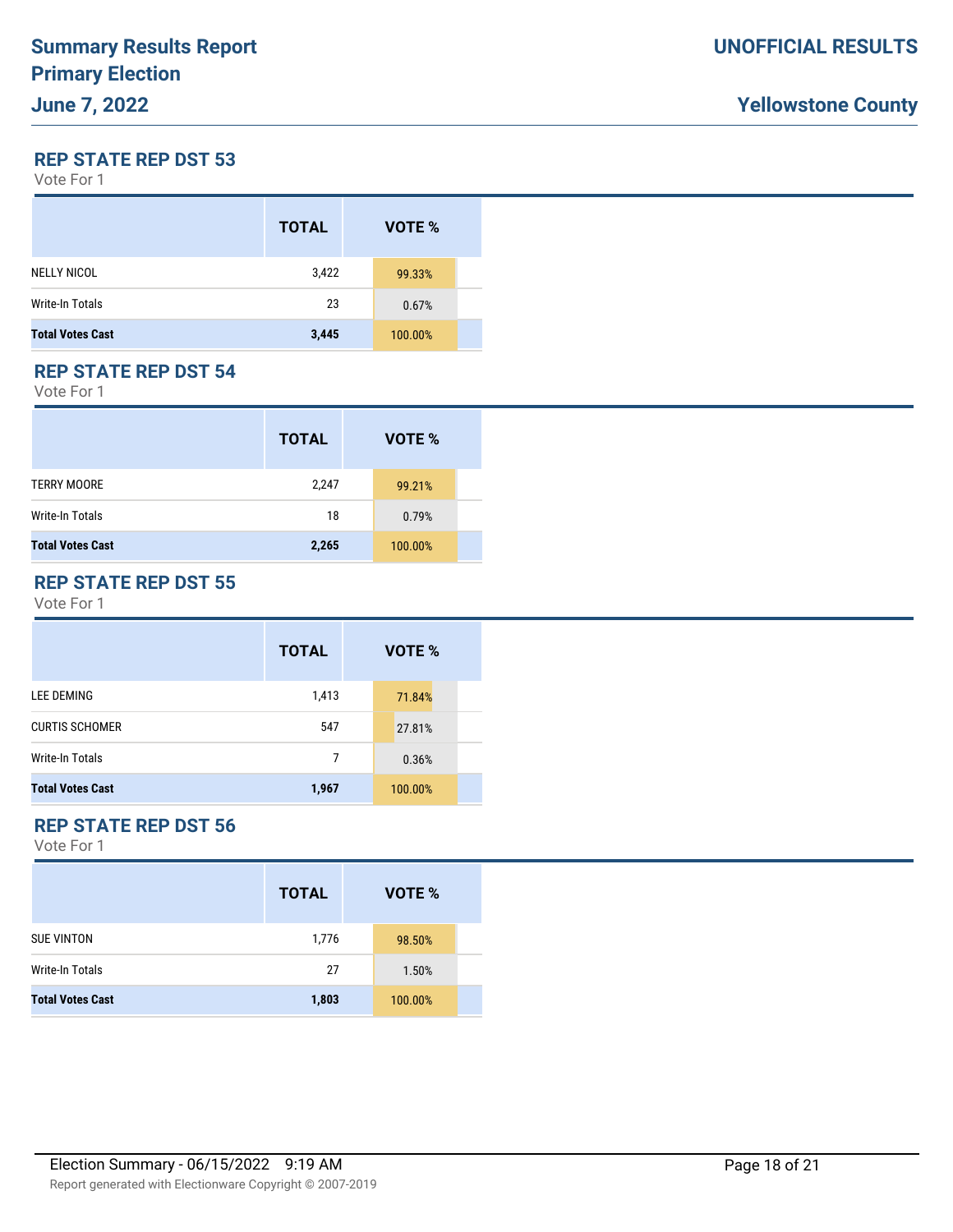**REP COMMISSIONER DST 2**

Vote For 1

|                         | <b>TOTAL</b> | VOTE %  |
|-------------------------|--------------|---------|
| <b>MARK MORSE</b>       | 15,446       | 54.12%  |
| <b>DENIS PITMAN</b>     | 12,977       | 45.47%  |
| Write-In Totals         | 119          | 0.42%   |
| <b>Total Votes Cast</b> | 28,542       | 100.00% |

#### **REP CLERK REC/AUDITOR/SURVEYOR**

Vote For 1

|                         | <b>TOTAL</b> | VOTE %  |
|-------------------------|--------------|---------|
| <b>JEFF MARTIN</b>      | 25,466       | 99.54%  |
| Write-In Totals         | 118          | 0.46%   |
| <b>Total Votes Cast</b> | 25,584       | 100.00% |

#### **REP SHERIFF/CORONER**

Vote For 1

|                         | <b>TOTAL</b> | VOTE %  |  |
|-------------------------|--------------|---------|--|
| MIKE LINDER             | 26,386       | 98.81%  |  |
| <b>Write-In Totals</b>  | 317          | 1.19%   |  |
| <b>Total Votes Cast</b> | 26,703       | 100.00% |  |

## **REP ATTORNEY/PUB ADMIN**

|                         | <b>TOTAL</b> | VOTE %  |
|-------------------------|--------------|---------|
| <b>SCOTT TWITO</b>      | 26,211       | 99.24%  |
| <b>Write-In Totals</b>  | 202          | 0.76%   |
| <b>Total Votes Cast</b> | 26,413       | 100.00% |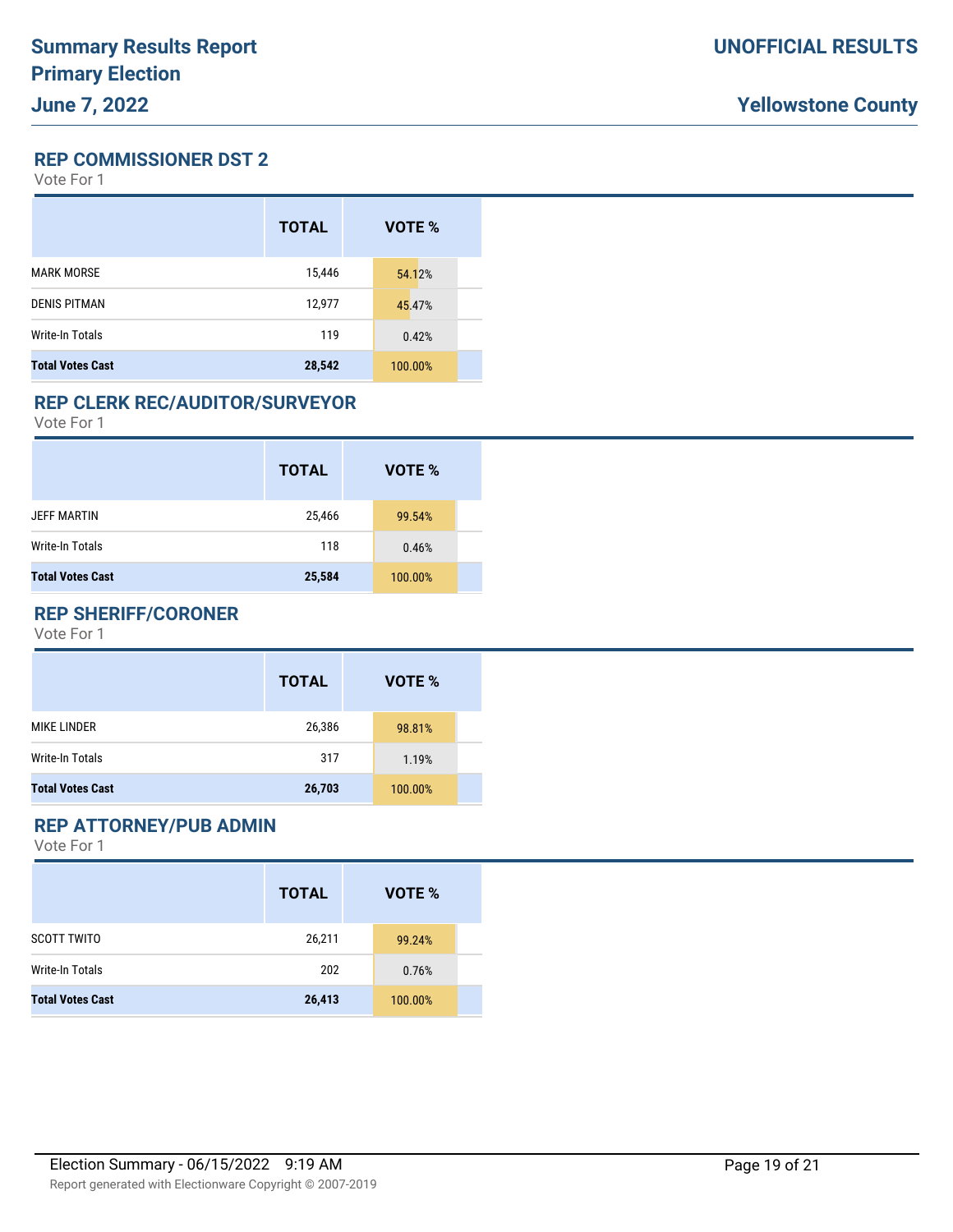#### **REP SUPT SCHLS/ASSESSOR/TREASURER**

Vote For 1

|                         | <b>TOTAL</b> | VOTE %  |  |
|-------------------------|--------------|---------|--|
| <b>SHERRY LONG</b>      | 25,168       | 99.15%  |  |
| <b>Write-In Totals</b>  | 215          | 0.85%   |  |
| <b>Total Votes Cast</b> | 25,383       | 100.00% |  |

#### **REP PCT COMMITTEEMAN 32 - 53.1**

Vote For 1

|                         | <b>TOTAL</b> | VOTE %  |
|-------------------------|--------------|---------|
| GORDON L. OLSON         | 1,112        | 52.55%  |
| <b>GARY D. THEISEN</b>  | 995          | 47.02%  |
| <b>Write-In Totals</b>  | 9            | 0.43%   |
| <b>Total Votes Cast</b> | 2,116        | 100.00% |

#### **REP PCT COMMITTEEWOMAN 32 - 53.1**

Vote For 1

|                         | <b>TOTAL</b> | VOTE %  |  |
|-------------------------|--------------|---------|--|
| LINDA J. THEISEN        | 2,082        | 99.28%  |  |
| Write-In Totals         | 15           | 0.72%   |  |
| <b>Total Votes Cast</b> | 2,097        | 100.00% |  |

### **SUPREME COURT JUSTICE 1**

|                         | <b>TOTAL</b> | VOTE %  |
|-------------------------|--------------|---------|
| <b>BILL D'ALTON</b>     | 10,844       | 27.10%  |
| <b>JIM RICE</b>         | 28,985       | 72.44%  |
| Write-In Totals         | 181          | 0.45%   |
| <b>Total Votes Cast</b> | 40,010       | 100.00% |